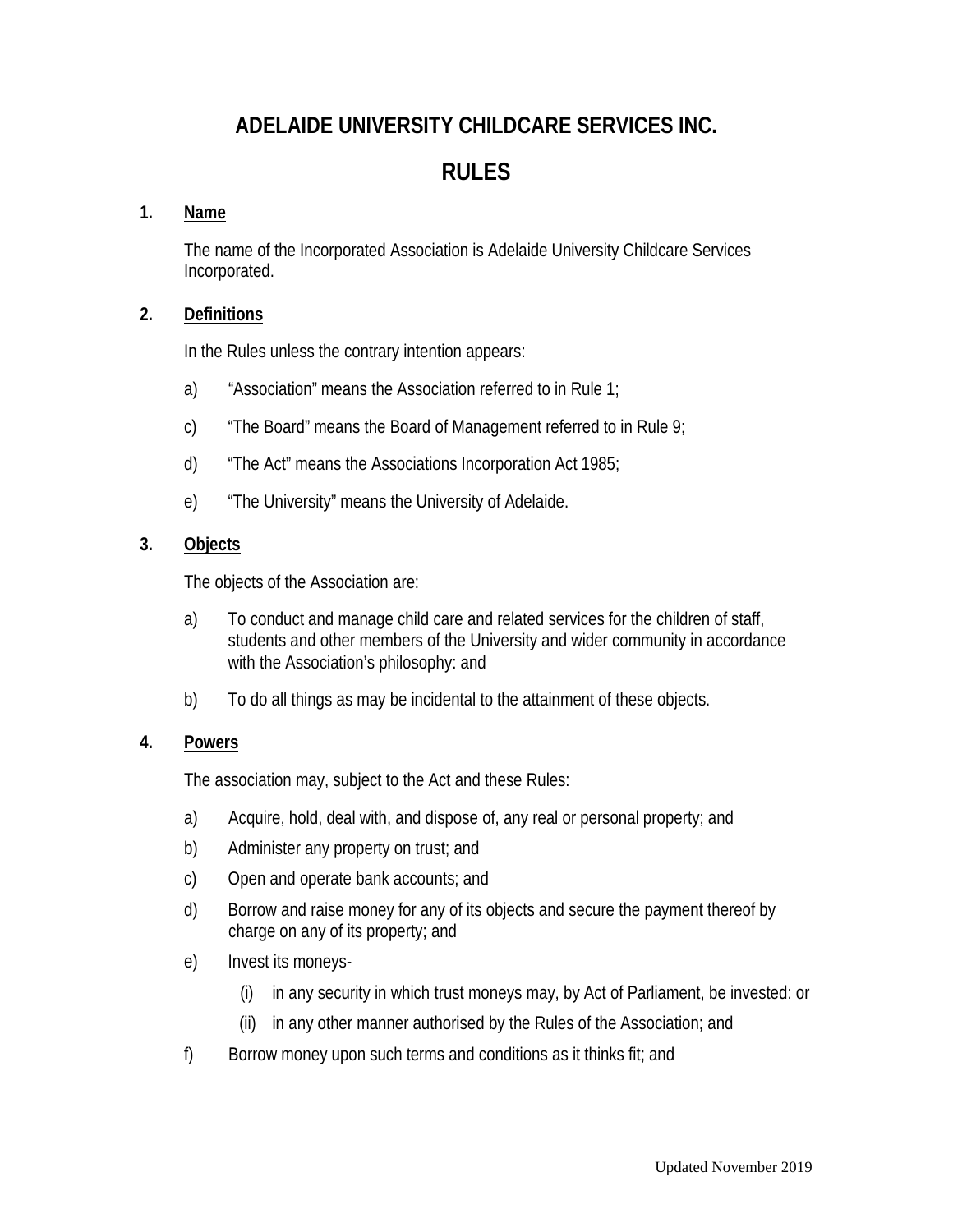- g) Give such security for the discharge of liabilities incurred by the Association as it thinks fit; and
- h) Appoint agents to transact any business of the Association on its behalf; and
- i) Enter into any other contract it considers necessary or desirable.

### **5. Income and Property**

- a) Income and property of the Association shall be applied solely to the promotion of the objects of the Association and no part shall be paid or transferred directly or indirectly by way of dividend, bonus or otherwise to any member of the Board
- b) Rule 5 (a) does not apply:
	- (i) To payment in good faith of remuneration to any officer, employee, agent or other person in return for services actually rendered: or
	- (ii) To the repayment of out-of-pocket expenses incurred by any Board member or authorised person on behalf of the Association.

## **6. Board of Management**

- a) The affairs of the Association shall be managed and controlled exclusively by a Board which, in addition to any powers and authorities conferred by these rules, may exercise all such powers and do all such things as are within the objects of the Association.
- b) The Board shall have the power to appoint such officers and employees as are required to carry out the objects of the Association, including a public officer required by the Act, and may discuss or delegate any of its powers to such officers and employees.
- c) The Board shall consist of:
	- (i) a Chairperson who is not in the employ or a student of the University of Adelaide, who is not a parent user of a centre managed by the Association, and who is appointed by the Council of the University of Adelaide;
	- (ii) two persons nominated by the Chief Operating Officer and Director Infrastructure of the University, one of whom must have financial/accounting skills;
	- (iii) one parent representative for each campus of the University of Adelaide which has a child care centre managed by the Association, that representative to be selected according to processes determined by the Board, and
	- (iv) The Director of each Centre (ex officio)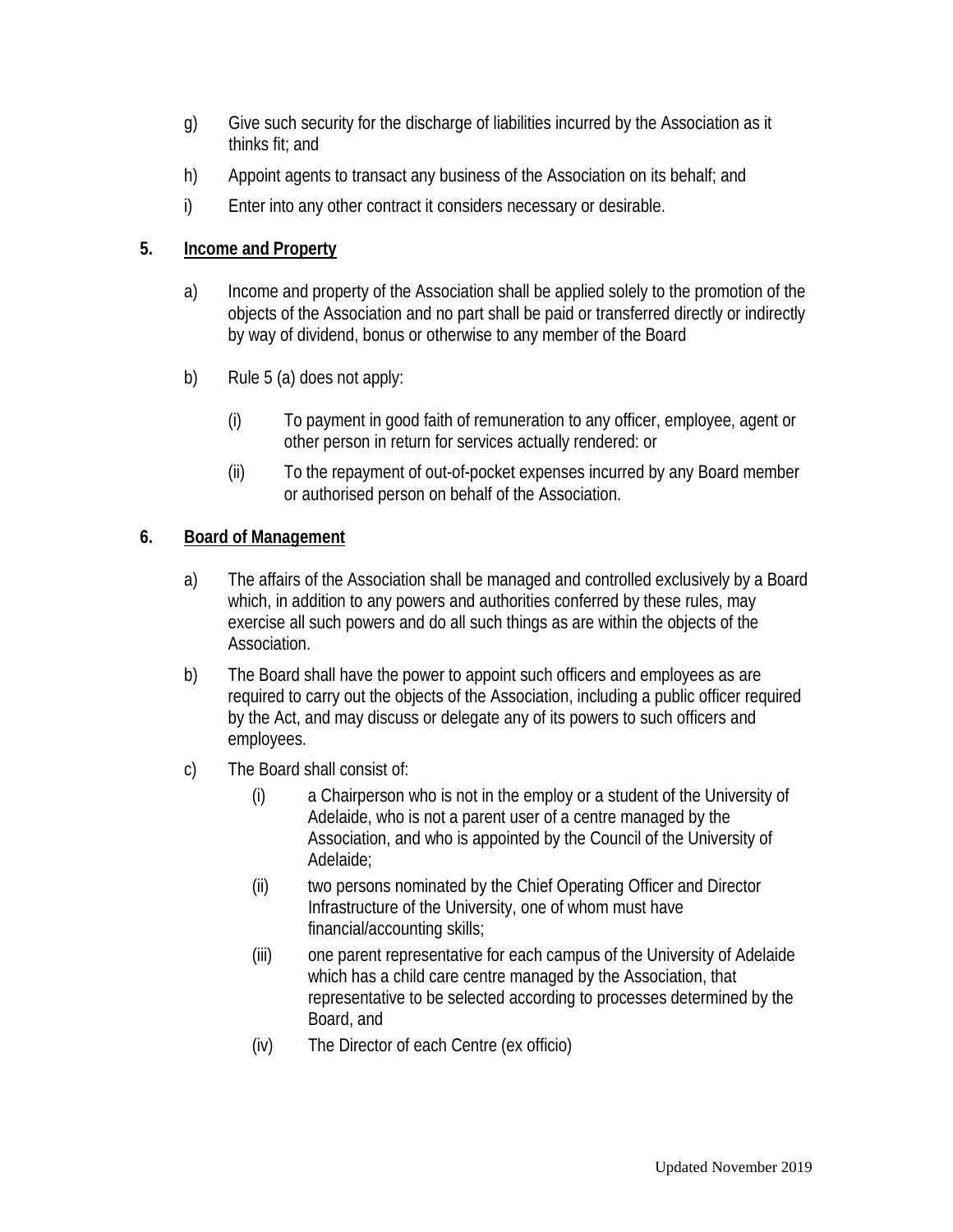- d) No member receiving a remuneration from the Association other than solely in the capacity as a sitting member of the Board, if appropriate, shall be eligible for appointment to the Board.
- e) The term of office of Board members appointed under 6 (c) (i) and (ii) shall be three years. The term of office for members appointed under 6 (c) (iii) shall be two years.
- f) The Treasurer, Secretary and Public Officer shall be elected by the Board.
- g) When a vacancy occurs within the meaning of Rule 8, the vacancy is to be filled as set out in Rule 6with the term of office as set out in Rule 6 (c)
- h) Members can be reappointed for a further term.

## **7. Standing Committees**

The Board may appoint standing committees.

## **8. Vacancy in membership of the Board**

A casual vacancy occurs in the Board if a Board member:

- a) dies;
- b) resigns by notice in writing delivered to the Chairperson or, if the Board member is the Chairperson, to the Vice-Chancellor of the University of Adelaide;
- c) is convicted of an offence under the Act by a court of competent jurisdiction;
- d) is absent for more than:
	- i) Three consecutive board meetings without seeking leave of absence; or
	- ii) Three board meetings in the same financial year of which he or she has received notice without tendering an apology to the person presiding at each of those board meetings.

## **9. Meetings of the Board**

- a) The Board shall meet as and when the occasion requires but not less than four times per year.
- b) A quorum at any Board meeting shall be four.
- c) The Chairperson shall chair all Board meetings but if he or she is unable to act, a person shall be elected at the meeting to act as Chairperson of the meeting.
- d) Questions arising at a Board meeting shall be decided by a majority of votes but if there is an equality of votes the person chairing the Board meeting shall have a casting vote in addition to a deliberative vote.
- e) Extraordinary meetings of the Board shall be convened by the Public Officer at the request of the Chairperson or at least three members of the Board.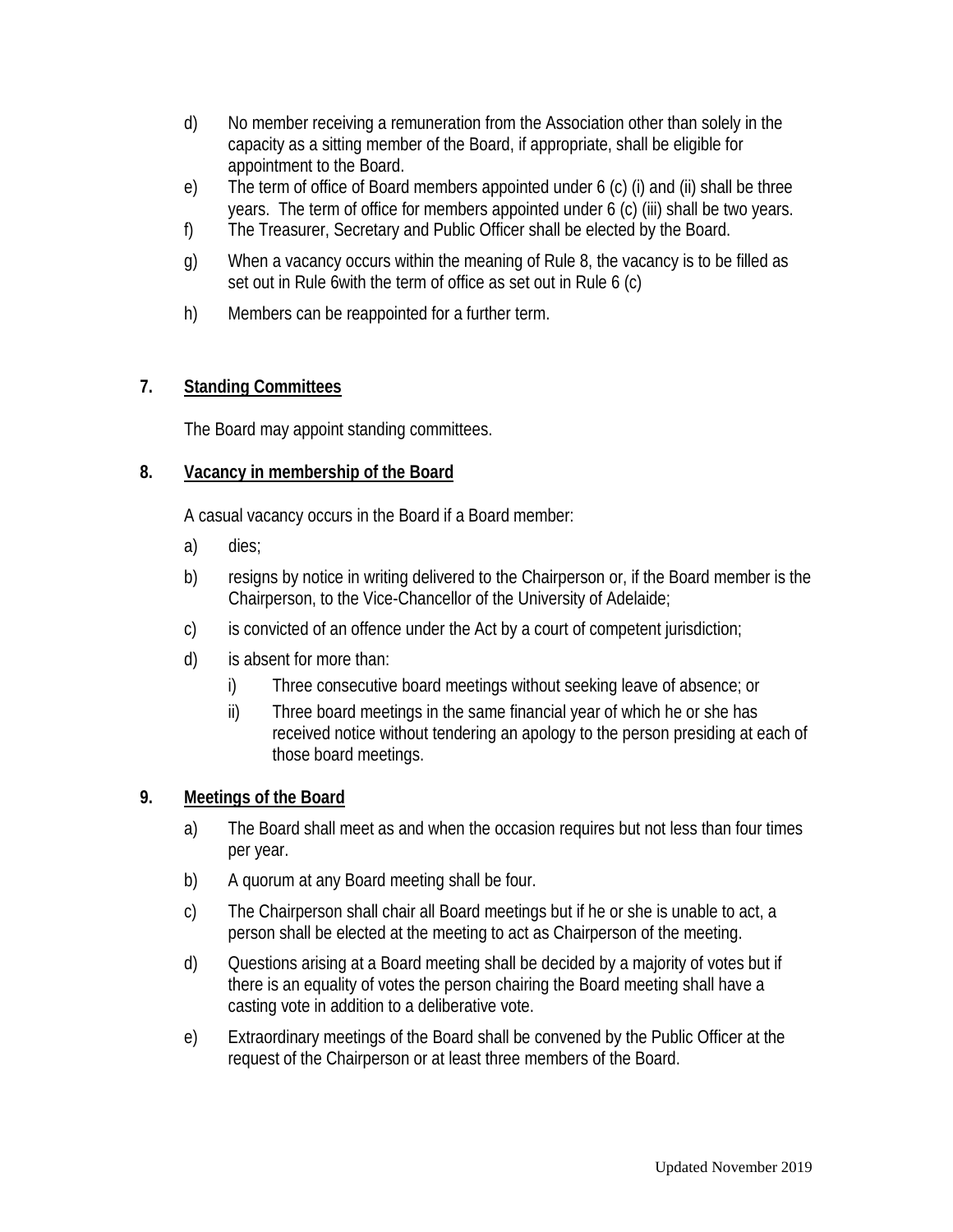f) A member of the Board having a pecuniary interest in a contract with the Association must disclose that interest to the Board as required by the Act, and shall not vote with respect to that contract.

#### **10. Minutes**

Minutes of all meetings of the Board shall be recorded and approved by the Board at its next meeting. On approval by the Board, the Minutes shall be signed by the Chairperson, and kept in a Minute Book.

#### **11. Auditor**

- a) An auditor who is not a member of the Board shall be appointed by the Board.
- b) The Auditor shall examine the financial records of the Association and furnish a report to the Association, as required by the Act.

#### **12. Financial year**

The financial year of the Association shall be the 12 months ending on 30 June each year.

#### **13. Reporting**

The Board will prepare a comprehensive annual report on service and management performance in the format specified by the University, and distribute to the University through the Chief Operating Officer and be available to the parents of all children who regularly use the centres managed by the Association.

## **14. Seal**

- a) The common seal of the Association shall be kept in the custody of the Waite Campus Childrens Centre Director and shall only be affixed by the authority of the Board.
- b) The seal holders shall be the Chairperson, the Secretary and another member appointed by the Board.
- c) Any two seal holders shall countersign the affixing of the seal. The Secretary and Public Officer shall keep a copy of all documents to which the common seal is affixed.

#### **15. Alterations to the Rules**

Subject to approval by the University, alterations to these Rules may be made on the resolution of the Board, provided at least 21 days' written notice of the proposal to alter the Rules is given to all Board members.